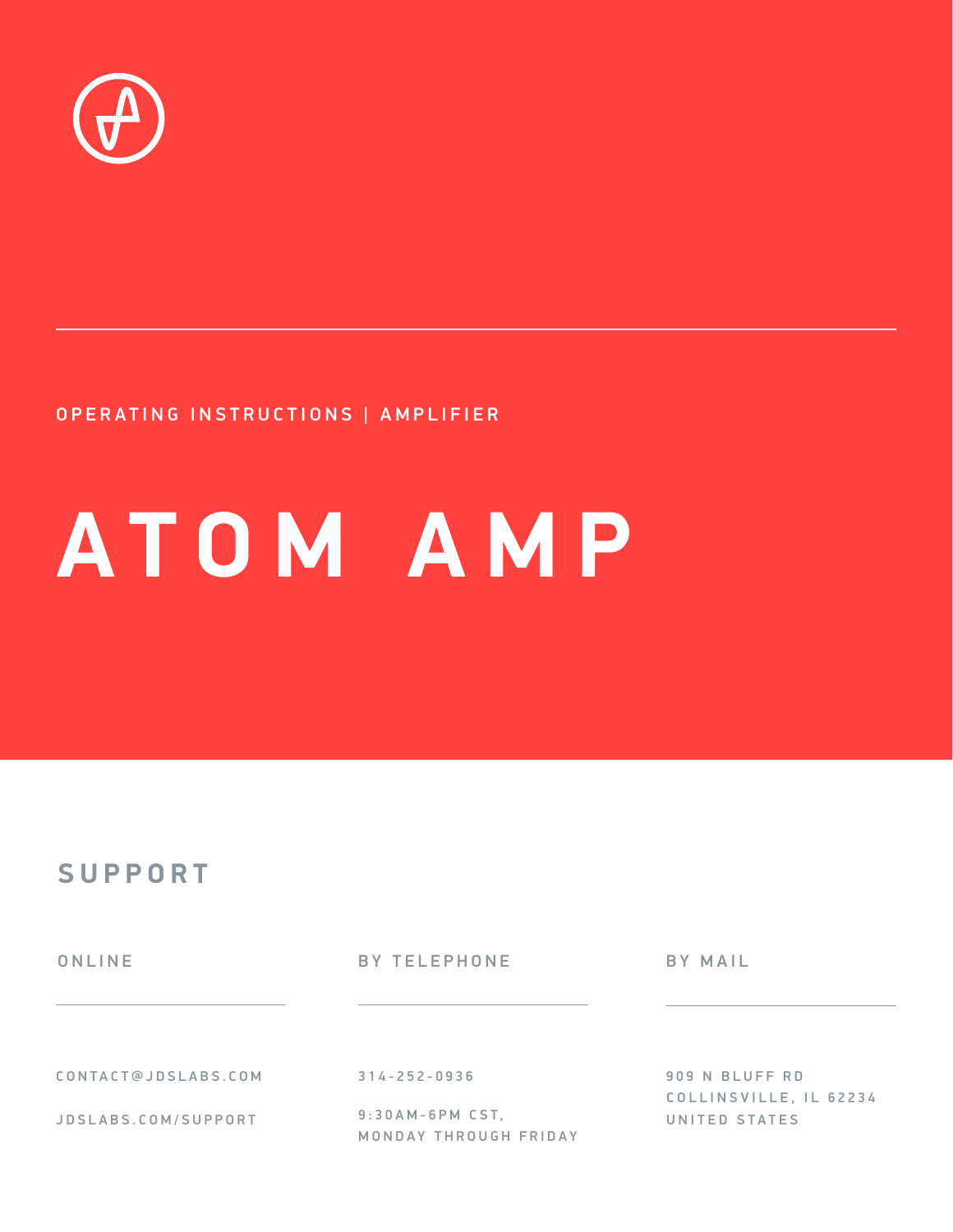# SECTION 1 **QUICK SETUP**

### **STEP 01 STEP 02**

Connect AC power adapter to rear power jack, then connect power adapter to wall outlet.

Connect a cable from your audio player to the RCA or 3.5mm input jack. Leave the "INPUT" button depressed for RCA, or push in to select 3.5mm

#### **STEP 03 STEP 04**

Connect headphones to the front headphone  $\vert$  Turn the volume knob clockwise to power on. output jack.

#### **STEP 05**

Slowly raise the volume knob to an appropriate listening level.

See "Listening Tips" on pg. 5.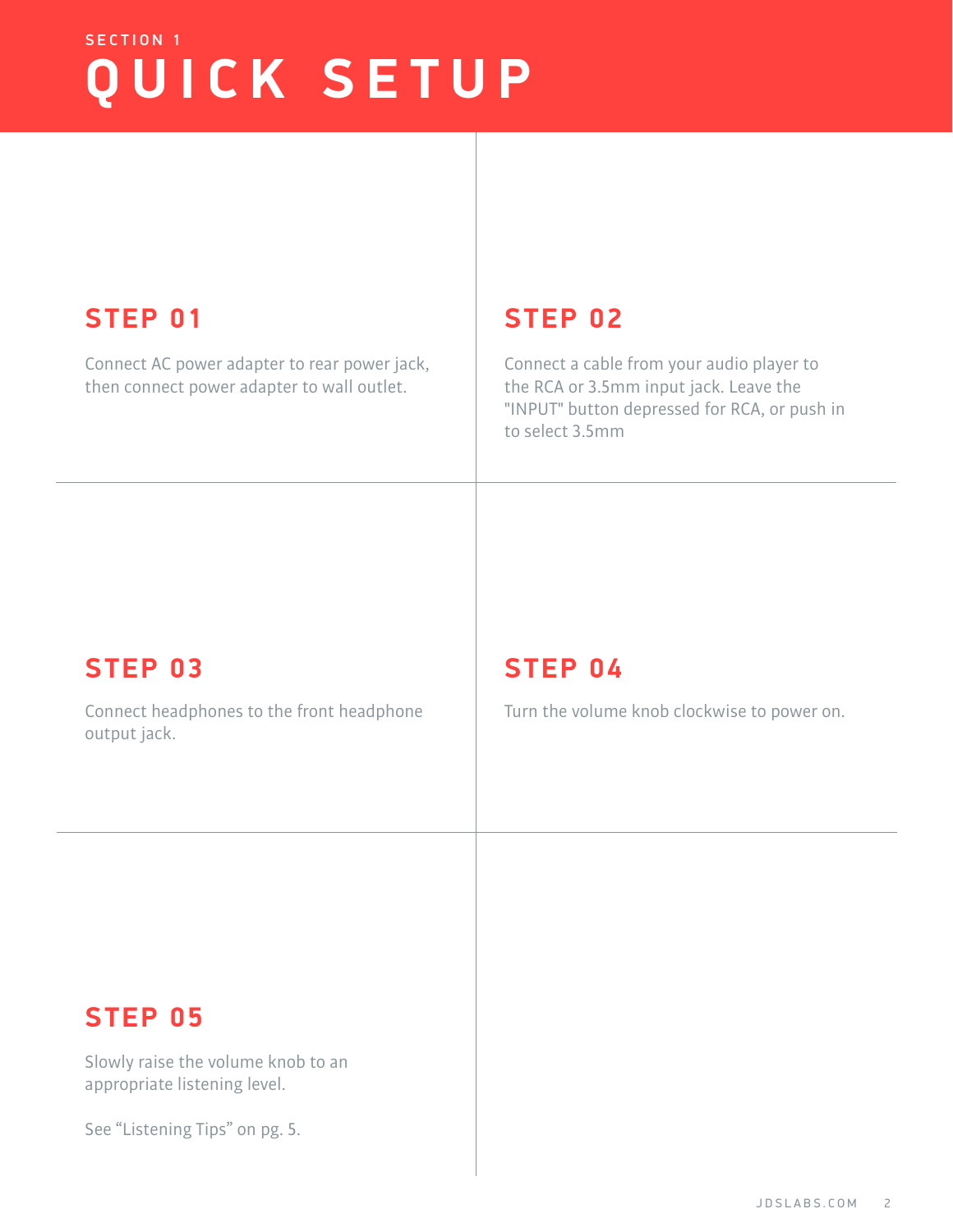# SECTION 2 **CONFIGURATION**

## **Connectivity**

Atom Amp provides two inputs. Leave the "INPUT" button depressed for RCA, or push in to select 3.5mm. RCA Preamp Outputs are only active while headphones are unplugged. Set the "GAIN" button to low gain (depressed) when using RCA output. The volume knob adjusts RCA output.

| <b>Gain Setting</b>                         | <b>VRMS (dBU)</b>     |
|---------------------------------------------|-----------------------|
| Maximum RCA Analog Input Level (High Gain): | 2.10 VRMS (+8.6 dBU)  |
| Maximum RCA Analog Input Level (Low Gain):  | 8.65 VRMS (+20.1 dBU) |

# **Setting Gain**

Press the gain button to toggle between low or high gain amplification. Always use the lowest gain necessary.

Switch to high gain only when you're unable to achieve desired listening volume at low gain.

# **Source Safety**

Atom Amp is DC coupled for maximum signal quality and requires an input source with < 4.5mV of DC offset for safe operation. All JDS Labs DACs and consumer audio sources are safe to use.

If you experience warm headphones, a loud pop when changing gain, or severe rustling sounds while adjusting volume, immediately power off and contact the manufacturer of your audio source to ensure DC offset is below 4mV.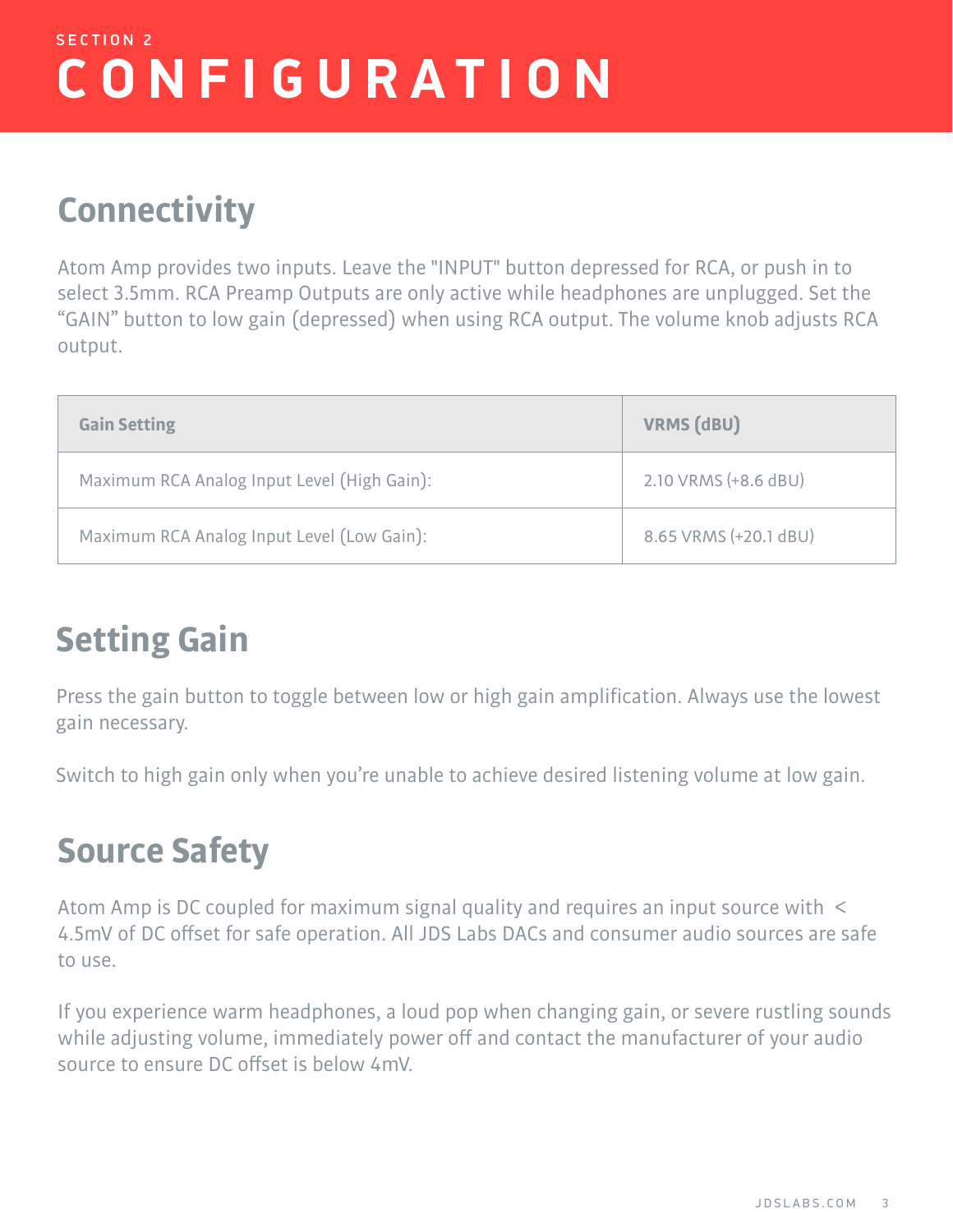# **Preamp-output functionality**

**Headphones Connected**





#### **Headphones Disconnected**

The volume knob adjusts RCA preamp output. Use Low Gain. Be sure to reduce volume level before connecting headphones

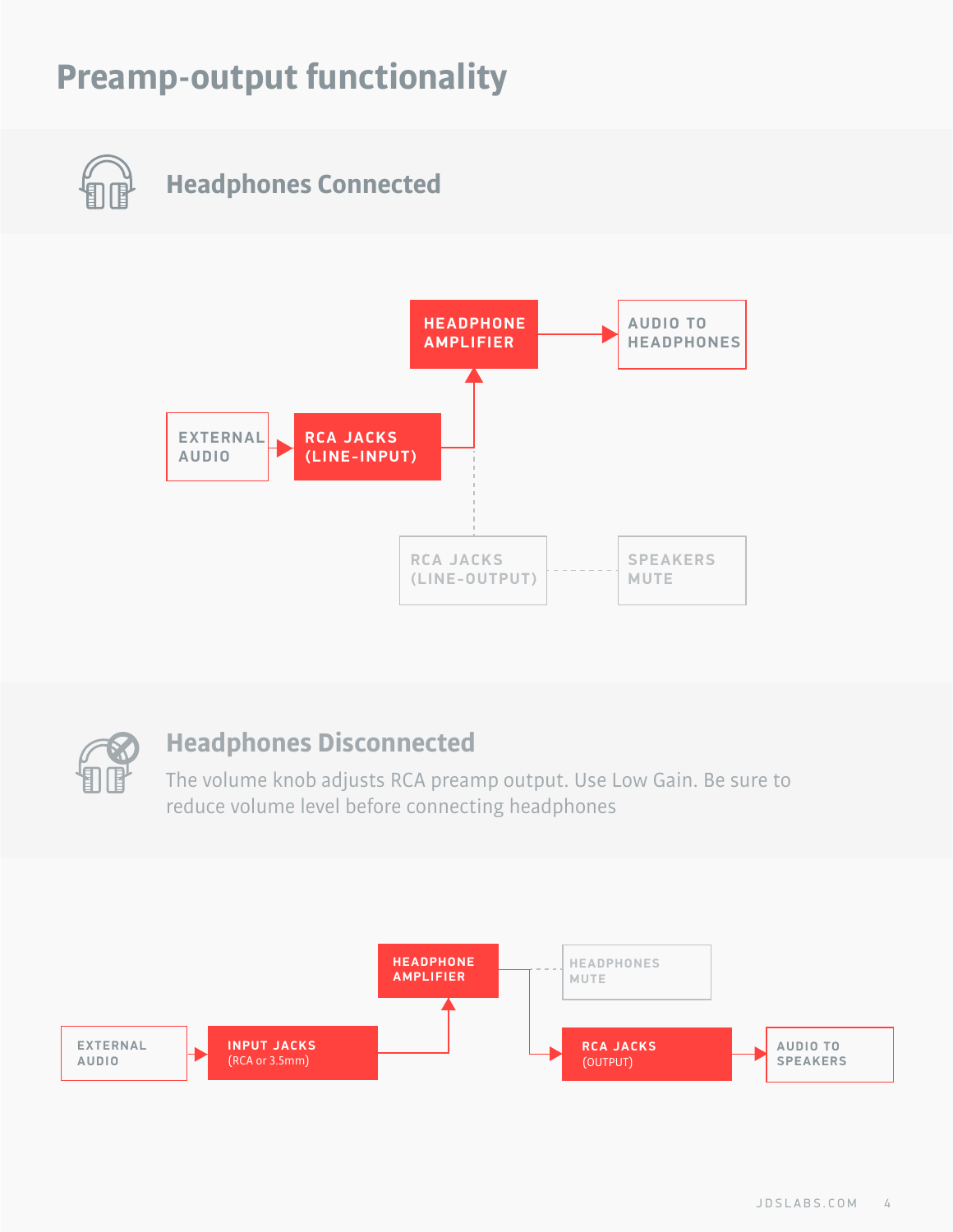### **Inputs vs. Outputs**

Your audio sources connect to your amp's input. These are common audio sources.



Your headphones or speakers connect to your amp's output.



# **Listening Tips**

Listen safely to conserve your hearing: www.hearingloss.org

# **Operating Care**

Atom Amp uses a high current, linear power supply and runs warm to the touch.

Do not turn knob beyond its limits or press buttons with excessive force.

To ensure an optimal noise floor, always position headphone amplifiers as far away as possible from wireless devices.

Atom Amp can be safely powered on 24/7.

Use gentle force when inserting or removing cables.

# **Troubleshooting**

#### **Amplifier does not turn on**

**Cause:** Disconnected, damaged, or incorrect power adapter **Solution:** Please ensure AC adapter is firmly connected to power jack and wall outlet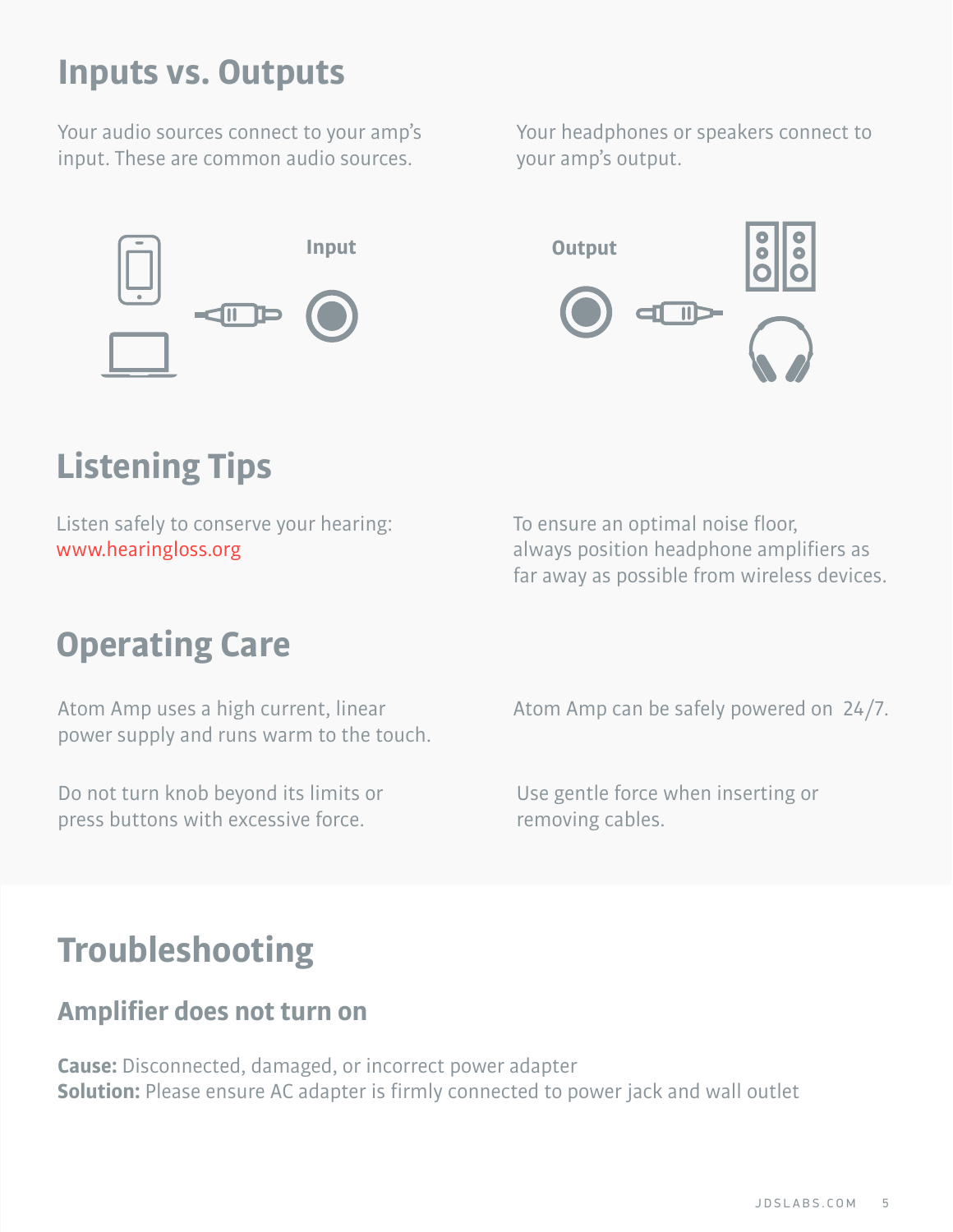#### **Amplifier does not turn off (light remains on)**

**Cause:** On rare occasion, mechanical relays can stick. Most common after shipment **Solution:** Firmly knock top left corner of enclosure, near power jack, to disengage

#### **No sound, but light is on**

**Cause:** Wrong input mode selected, or cable/source problem **Solution:** Input button must be depressed for RCA input, or pressed for 3.5mm input

#### **Audio plays in only one channel**

**Cause:** Bad cable or adapter, or incorrect source setup **Solution:** Try another input cable, and headphones with a native 1/4" connector

*For more help, please visit: www.jdslabs.com/troubleshooting*



# **POWER ADAPTERS**

**Attention:** Incorrect power adapters can result in capacitor explosion hazards and device damage. Only use the power adapter included with your Atom Amp:

| <b>Type:</b> AC-to-AC Transformer | <b>Output Voltage: 16 VAC</b>         |
|-----------------------------------|---------------------------------------|
| <b>Current: Minimum 1000mA</b>    | <b>Connector:</b> 2.1x5.5mm (ID x OD) |